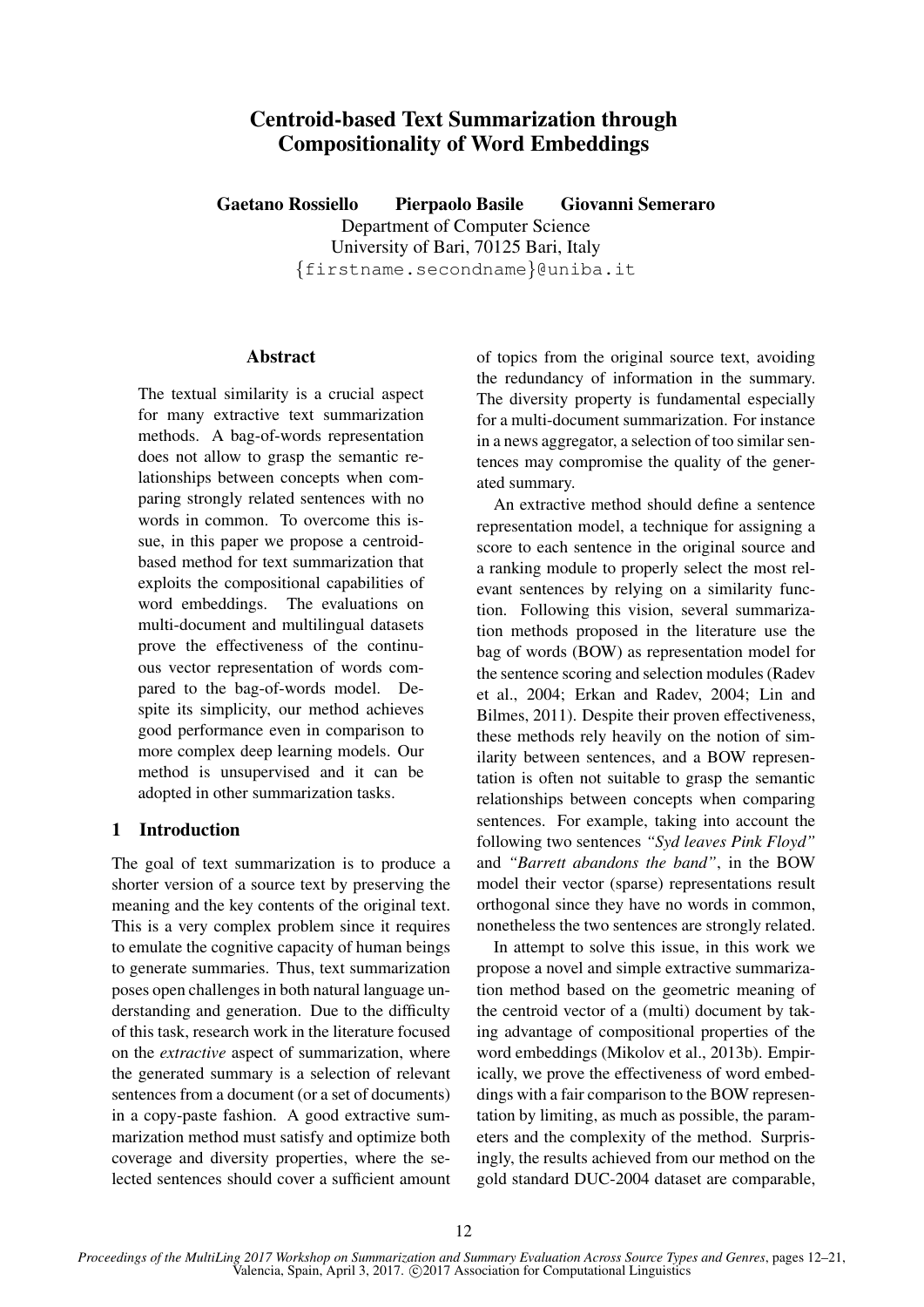and in some cases better, to those obtained using a more complex sentence representations coming from the deep learning models.

In the following section we provide a brief description of word embeddings and text summarization methods. The centroid-based summarization method that uses word embeddings is described in Section 3, followed by experimental results in Section 4. Final remarks and a discussion about our future plans are reported in Section 5.

# 2 Related Work

# 2.1 Word Embeddings

Word embedding stands for a continuous vector representation able to capture syntactic and semantic information of a word. Several methods have been proposed in order to create word embeddings that follow the Distributional Hypothesis (Harris, 1954). In our work we use two mod $els<sup>1</sup>$ , continuous bag-of-words and skip-gram, introduced by (Mikolov et al., 2013a). These models learn a vector representation for each word using a neural network language model and can be trained efficiently on billions of words. Word2vec allows to learn complex semantic relationships using simple vectorial operators, such as vec(*king*) − vec(*man*) + vec(*woman*) ≈ vec(*queen*) and  $vec(Barrett) - vec(singer) + vec(guitarist) \approx$ vec(*Gilmour*). However, our method is general and other approaches for building word embeddings can be used (Goldberg, 2015).

# 2.2 Text Summarization

Since the first method proposed by (Luhn, 1958), automatic text summarization has been widely addressed by the research community with the proposal of different methodologies as well as toolkits (Saggion and Gaizauskas, 2004). Good surveys are proposed by (Jones, 2007; Saggion and Poibeau, 2013). Since our method exploits word embeddings as alternative representation to BOW, here we focus on the methods sharing this feature. Methods based on matrix factorization, such as Latent Semantic Analysis (LSA) (Ozsoy et al., 2011) and Non-Negative Matrix Factorization (NMF) (Lee et al., 2009), have the aim to arise the latent factors by producing dense and compact representations of sentences. Recently, riding the wave of prominent results of modern Deep Learning (DL) models in many natural language pro-





Figure 1: Sentence and centroid embeddings 2D visualization of the *Donkey Kong (video game)* Wikipedia article. Dimensionality reduction is performed using t-SNE algorithm. For each sentence the position in the document is shown. The closest sentences to centroid embedding are marked in green.

cessing tasks (LeCun et al., 2015; Goodfellow et al., 2016), several groups have started to exploit deep neural networks for both *abstractive* (Rush et al., 2015; Nallapati et al., 2016) and *extractive* (Kågebäck et al., 2014; Cao et al., 2015; Cheng and Lapata, 2016) text summarization.

### 3 Centroid-based Method

The centroid-based method for extractive summarization was introduced by (Radev et al., 2004). The centroid represents a pseudo-document which condenses the meaningful information of a document<sup>2</sup>. The main idea is to project in the vector space the vector representations of both the centroid and each sentence of a document. Then, the sentences closer to the centroid are selected. The original method adopts the BOW model for the vector representations using the  $tf * idf$  weight scheme (Salton and McGill, 1986), where the size of vectors is equal to that of the document vocabulary. We adapt the centroid-based method introducing a distributed representation of words where each word in a document is represented by a vector of real numbers of an established size. Formally, given a corpus of documents  $[D_1, D_2, \dots]$  and its vocabulary V with size  $N = |V|$ , we define a matrix  $E \in \mathbb{R}^{N,k}$ , so-called *lookup table*, where the *i*-th row is a word embedding of size  $k, k \ll N$ ,

 $2$ In this section we refer to a single document, but the method can be extended to a cluster of documents.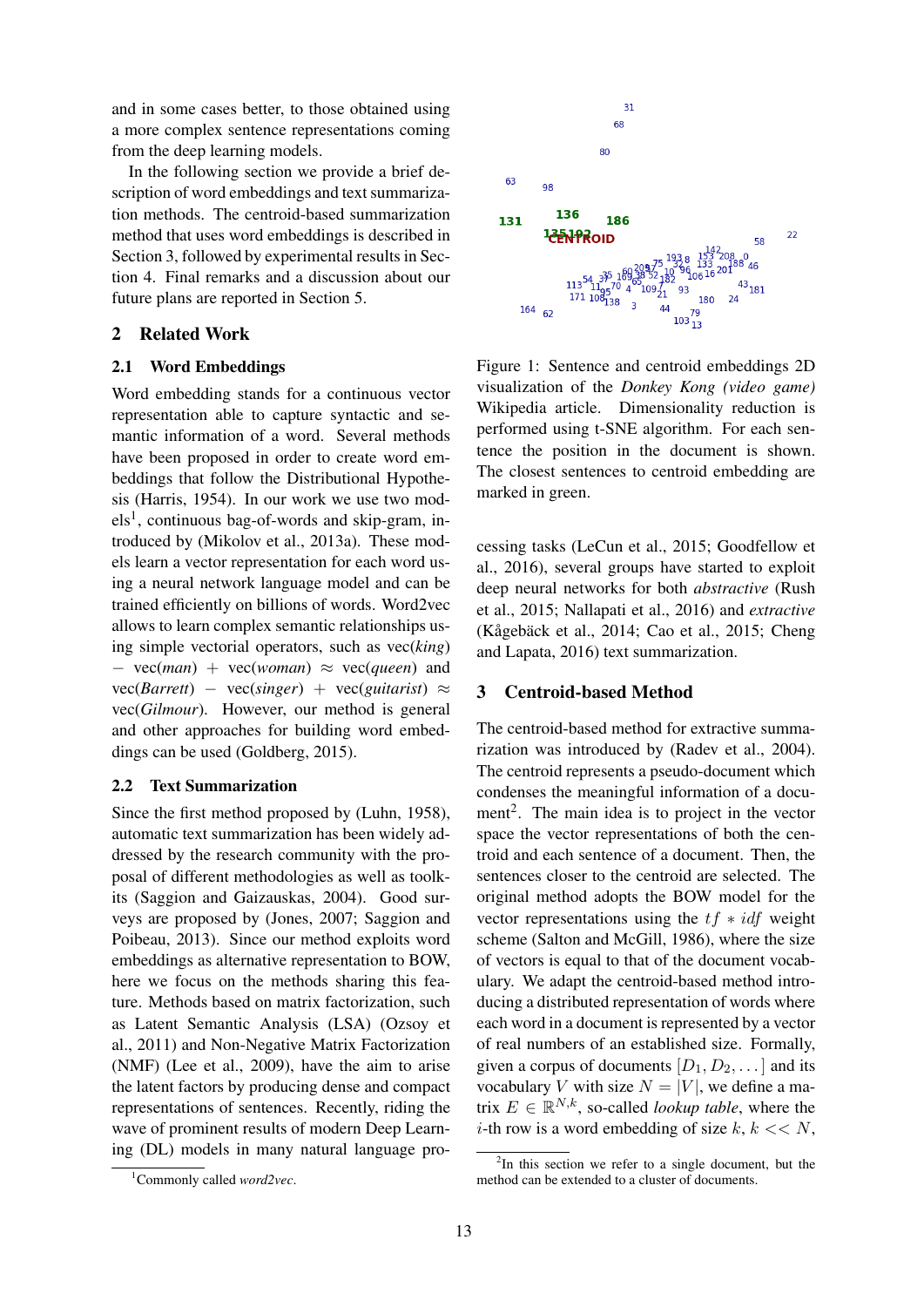| arcade  | donkey | kong   | game        | nintendo                         | coleco          | centroid embedding |
|---------|--------|--------|-------------|----------------------------------|-----------------|--------------------|
| arcades | goat   | hong   | gameplay    | mario                            | intellivision   | nes                |
| pac-man | pig    | macao  | multiplayer | $\cdot \cdot$<br>W <sub>11</sub> | atari           | gamecube           |
| console | monkey | fung   | videogame   | console                          | nes             | konami             |
| famicom | horse  | taiwan | rpg         | nes                              | msx             | . .<br>W11         |
| sega    | cow    | wong   | gamespot    | gamecube                         | 3 <sub>do</sub> | famicom            |

Table 1: Centroid words of the *Donkey Kong (video game)* article having the tf-idf values greater than a topic threshold equal to 0.3. For each centroid word, the five closest words are shown using the skip-gram model trained on the Wikipedia (en) content. In the last column the words most similar to the centroid embedding computed using element-wise addition are shown.

of the *i*-th word in  $V$ . The values of the word embeddings matrix  $E$  are learned using the neural network model introduced by (Mikolov et al., 2013b). The model can be trained on the collection of documents to be summarized or on a larger corpus. This is a peculiar advantage of Representation Learning (RL) (Bengio et al., 2013) that allows to reuse an external knowledge and this is especially useful for the summarization of documents in specific domains, where large amount of data are not available. After learning the lookup table, our summarization method consists of four steps: 1) preprocess the input document; 2) build the centroid embedding; 3) compute the sentence scores; 4) select the relevant sentences.

#### 3.1 Preprocessing

The first step follows the common pipeline for the summarization task: split the document into sentences, convert all words in lower case and remove stopwords. Stemming is not performed because we let the word embeddings to discover the linguistic regularities of words with the same root (Mikolov et al., 2013c). For instance, the most similar embeddings to the words that compose the centroid vector using the skip-gram model trained on the Wikipedia content are reported in Table 1. The closest word of *arcade* is its plural *arcades*, while they are orthogonal in the vector space according to the BOW representation.

#### 3.2 Centroid Embedding

In order to build a centroid vector using word embeddings, we first select the meaningful words into the document. For simplicity and a fair comparison with the original method, we select those words having the  $tf * idf$  weight greater than a topic threshold. Thus, we compute the centroid embedding as the sum $<sup>3</sup>$  of the embeddings</sup> of the top ranked words in the document using the lookup table E.

$$
C = \sum_{w \in D, t \text{fidf}(w) > t} E[i dx(w)] \tag{1}
$$

In the eq. (1) we denote with  $C$  the centroid embedding related to the document D and with  $idx(w)$  a function that returns the index of the word  $w$  in the vocabulary. In the headers of the Table 1 the centroid words extracted from a Wikipedia article are reported. The last column shows the words most similar to centroid embedding computed using element-wise addition. It is important to underline that all five closest words to the centroid vector are semantically related to the main topic of the document despite the size of the Wikipedia vocabulary (about 1 million words).

#### 3.3 Sentence Scoring

For each sentence in the document, we create an embedding representation by summing the vectors for each word in the sentence stored in the lookup table E.

$$
S_j = \sum_{w \in S_j} E[i dx(w)] \tag{2}
$$

In the eq. (2) we denote with  $S_j$  the j-th sentence in the document D. Then, the sentence score is computed as the cosine similarity between the embedding of the sentence  $S_i$  and that of the centroid C of the document D.

$$
sim(C, S_j) = \frac{C^T \bullet S_j}{||C|| \cdot ||S_j||}
$$
 (3)

Figure 1 shows a visualization of sentence and centroid embeddings of a Wikipedia article. We

<sup>&</sup>lt;sup>3</sup>Some works use the average rather than the addition to compose word embeddings. However, the sum and the average do not change the similarity value when using the cosine distance, since the angle between vectors remains the same.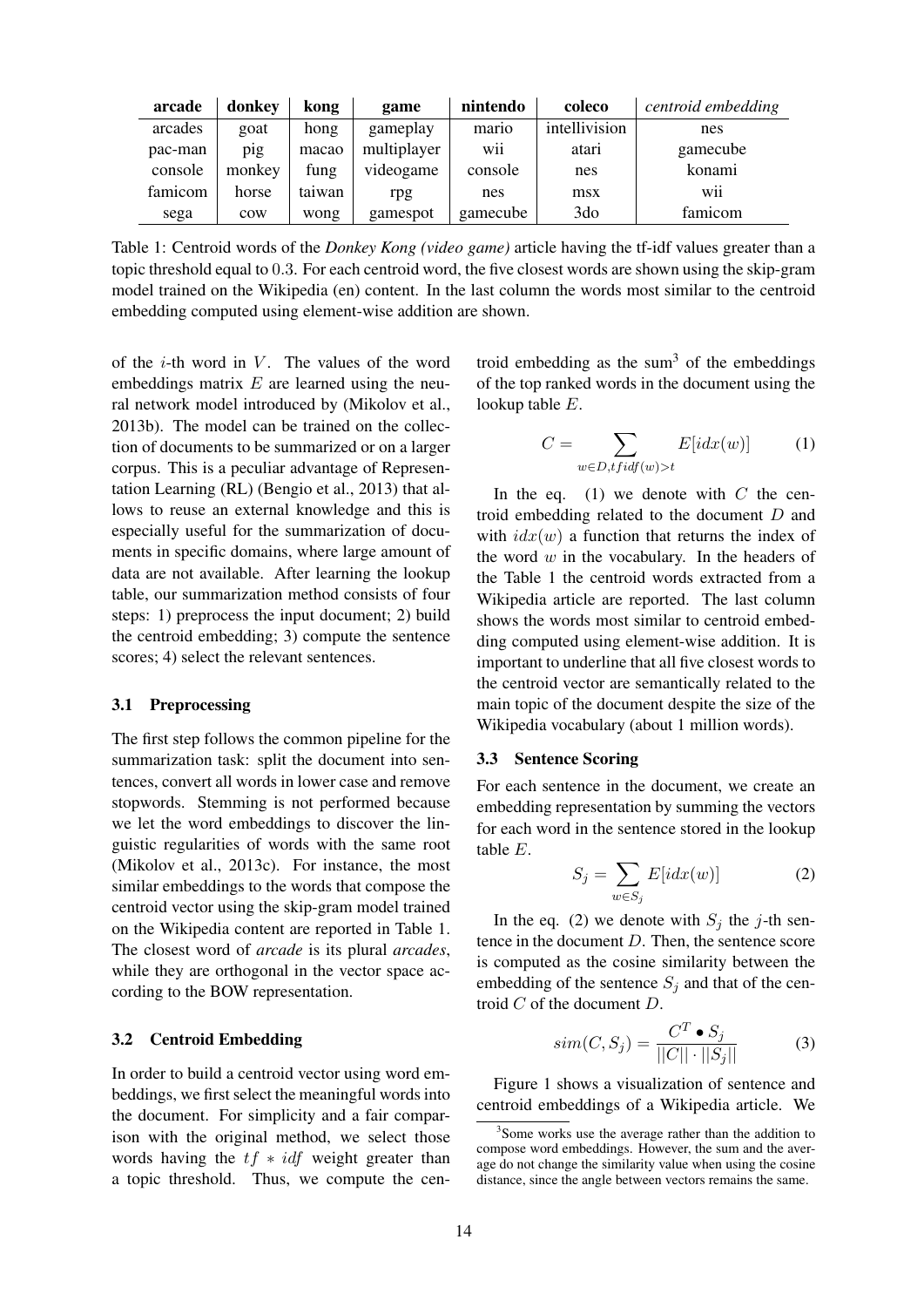| Sent ID | Sentence                                                                                       | Score  |
|---------|------------------------------------------------------------------------------------------------|--------|
| 136     | The original arcade version of the game appears in the Nintendo 64 game                        | 0.9533 |
|         | Donkey Kong 64.                                                                                |        |
| 131     | The <b>game</b> was ported to <b>Nintendo</b> 's Family Computer ( <i>Famicom</i> ) console in | 0.9375 |
|         | 1983 as one of the system's three launch titles; the same version was a launch                 |        |
|         | title for the <i>Famicom</i> 's North American version, the <b>Nintendo</b> Entertainment      |        |
|         | System ( <i>NES</i> ).                                                                         |        |
| 186     | In 2004, Nintendo released <i>Mario</i> vs. Donkey Kong, a sequel to the Game                  | 0.9366 |
|         | Boy title.                                                                                     |        |
| 192     | In 2007, Donkey Kong Barrel Blast was released for the Nintendo Wii.                           | 0.9362 |
| 135     | The NES version was re-released as an unlockable game in Animal Crossing for                   | 0.9308 |
|         | the GameCube and as an item for purchase on the Wii's Virtual Console.                         |        |

Table 2: The most relevant sentences of the *Donkey Kong* article selected with the centroid-based summarization method using word embeddings. For each sentence are reported the related position ID in the document and the similarity score computed between sentence and centroid embeddings. The words that compose the centroid vector are marked in bold. The most similar words to the centroid ones are reported in *italic*.

use t-SNE method (van der Maaten and Hinton, 2008) to reduce the dimensionality of vectors from 300 to 2. For each sentence the position ID in the document is shown. The closest sentences to the centroid embedding are marked in green. The words that compose the centroid are the same showed in Table 1. In Table 2 we report the sentences near to the centroid with the related cosine similarity values. As we expected, the most relevant sentence (136) contains many words close to the centroid vector. However, the relevant aspect concerns the last sentence (135). Despite this sentence does not contain any centroid word, it has a high similarity value so it is close to the centroid embedding in the vector space. The reason is due to the presence of the words, such as *NES*, *GameCube* and *Wii*, that are the closest words to the centroid embedding (Table 1). This proves the effectiveness of the compositionality of word embeddings to encode the semantic relations between words through vector dense representations.

# 3.4 Sentence Selection

The sentences are sorted in descending order of their similarity scores. The top ranked sentences are iteratively selected and added to the summary until the  $limit<sup>4</sup>$  is reached. In order to satisfy the redundancy property, during the iteration we compute the cosine similarity between the next sentence and each one already in the summary. We discard the incoming sentence if the similarity value is greater than a threshold. This procedure is reported in Algorithm 1. However, similar sentence selection approaches are described in (Carbonell and Goldstein, 1998; Saggion and Gaizauskas, 2004).

| <b>Algorithm 1</b> Sentence selection                 |
|-------------------------------------------------------|
| Input: S, Scores, st, limit                           |
| <b>Output:</b> Summary                                |
| $S \leftarrow$ SORTDESC( <i>S</i> , <i>Scores</i> )   |
| $k \leftarrow 1$                                      |
| for $i \leftarrow 1$ to m do                          |
| $length \leftarrow$ LENGTH( $Summary$ )               |
| <b>if</b> length $>$ limit <b>then return</b> Summary |
| $SV \leftarrow$ SUMVECTORS(S[i])                      |
| $include \leftarrow True$                             |
| <b>for</b> $j \leftarrow 1$ to k <b>do</b>            |
| $SV2 \leftarrow \text{SUMVECTORS}(Summary[j])$        |
| $sim \leftarrow$ SIMILARITY( $SV$ , $SV2$ )           |
| if $sim > st$ then                                    |
| $include \leftarrow False$                            |
| <b>if</b> include <b>then</b>                         |
| $Summary[k] \leftarrow S[i]$                          |
| $k \leftarrow k+1$                                    |

### 4 Experiments

In this section we describe the benchmarks conducted on two text summarization tasks. The main goal is to compare the centroid-based method using two different representations (bag-of-words and word embeddings). In Section 4.1 and in Section 4.2 we report the experimental results carried out on Multi-Document and Multilingual Single Document summarization tasks, respectively.

<sup>&</sup>lt;sup>4</sup>The limit can be the number of bytes/words in the summary or a compression rate.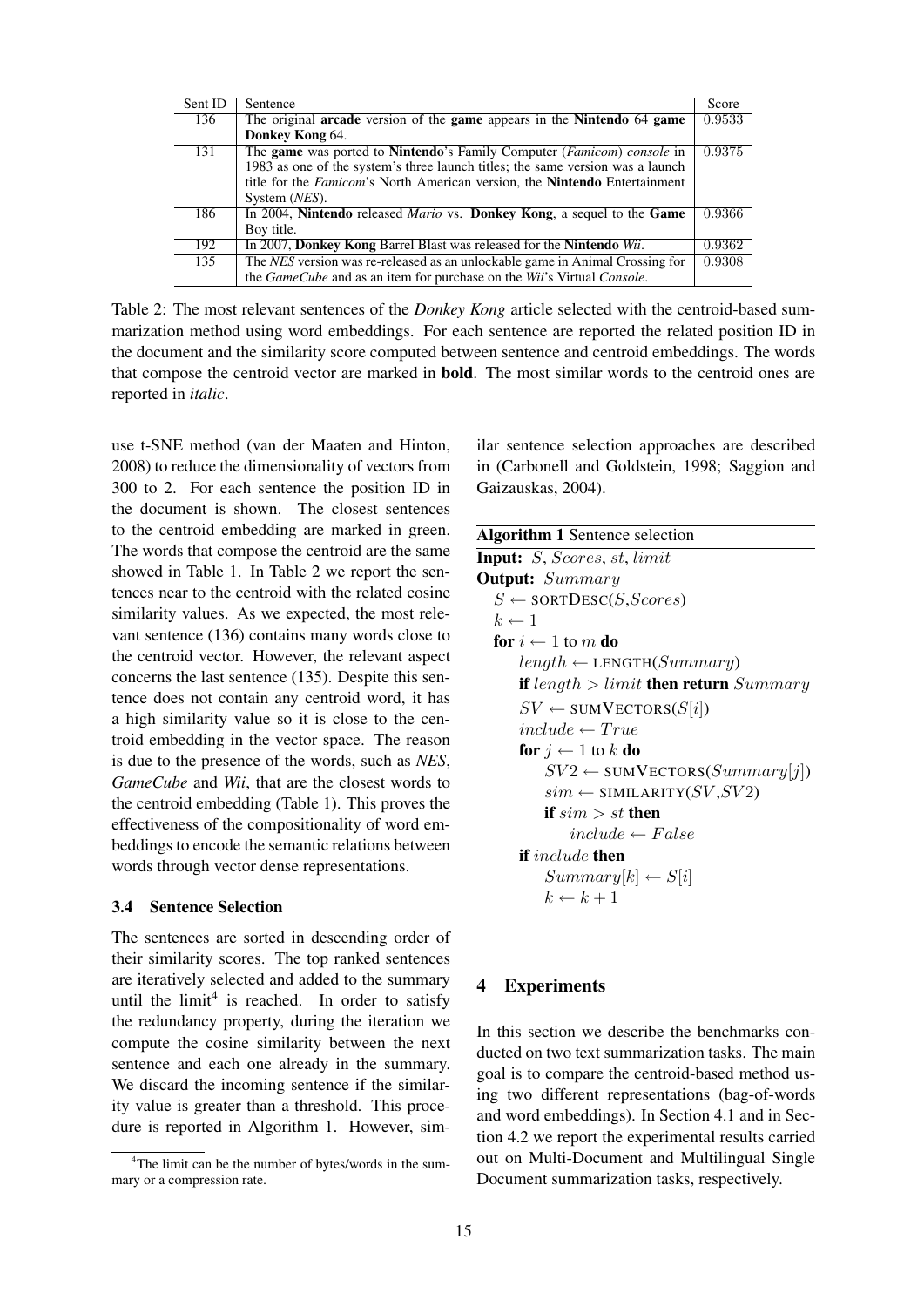### 4.1 Multi-Document Summarization

Dataset and Metrics During the document understanding conference  $(DUC)^5$  from 2001 to 2007, several gold standard datasets have been developed to evaluate the summarization methods. In particular, we evaluate our method on multi-document summarization using the DUC-2004 Task 2 dataset composed by 50 clusters, each of which consists of 10 documents coming from Associated Press and New York Times newswires. For each cluster, four summaries written by different humans were supplied. For the evaluation, we adopt the ROUGE (Lin, 2004), a set of recallbased metrics that compare the automatic and human summaries on the basis of the n-gram overlap. In our experiment, we adopt both ROUGE-1 and  $ROUGE-2<sup>6</sup>$ .

Baselines For the comparison, we propose several baselines. Firstly, we adapt the centroid method proposed by (Radev et al., 2004) (C BOW) for a fair comparison. In the original work, the sentence scores are the linear combination of the centroid score, the positional value and the first sentence overlap. The centroid score is the sum of  $tf * idf$  weights of the words occurring both in the sentence and in the centroid. In our experiment, we apply both our sentence score and selection algorithms. LEAD simply chooses the first 665 bytes from the most recent article in each cluster. SumBasic is a simple probabilistic method proposed by (Nenkova and Vanderwende, 2005) commonly used as baseline in the summarization evaluation. Peer65 is the winning system in DUC-2004 Task 2. To compare our method with others which also use compact and dense representations, we use the method proposed by (Lee et al., 2009) that adopts the generic relevance of sentences method using NMF. Another method often used in summarization evaluations is LexRank proposed by (Erkan and Radev, 2004) which uses the TextRank algorithm (Mihalcea and Tarau, 2004) to establish a ranking between sentences. Finally, we compare our method with the one proposed by (Cao et al., 2015) that uses Recursive Neural Network (RNN) for learning sentence embeddings by encoding syntactic features.

| System             | R1    | R <sub>2</sub> | tt  | st   | size |
|--------------------|-------|----------------|-----|------|------|
| <b>LEAD</b>        | 32.42 | 6.42           |     |      |      |
| SumBasic           | 37.27 | 8.58           |     |      |      |
| Peer <sub>65</sub> | 38.22 | 9.18           |     |      |      |
| <b>NMF</b>         | 31.60 | 6.31           |     |      |      |
| LexRank            | 37.58 | 8.78           |     |      |      |
| <b>RNN</b>         | 38.78 | 9.86           |     |      |      |
| C BOW              | 37.76 | 8.08           | 0.1 | 0.6  |      |
| <b>C_GNEWS</b>     | 37.91 | 8.45           | 0.2 | 0.9  | 300  |
| <b>C_CBOW</b>      | 38.68 | 8.93           | 0.3 | 0.93 | 200  |
| C SKIP             | 38.81 | 9.97           | 0.3 | 0.94 | 400  |

Table 3: ROUGE scores (%) on DUC-2004 dataset. tt and st are the topic and similarity thresholds respectively. size is the dimension of embeddings.

Implementation Our system<sup>7</sup> is written in Python by relying on *nltk*, *scikit-learn* and *gensim* libraries for text preprocessing, building the sentence-term matrix and import the word2vec model. We train the word embeddings on DUC- $2004$  corpus using the original word $2\text{vec}^8$  implementation. We test both continuous bag-of-words  $(C_{\text{C}} C_{\text{B}} C_{\text{C}})$  and skip-gram  $(C_{\text{C}} S_{\text{C}} K I P)$  neural architectures proposed in (Mikolov et al., 2013a) using the same parameters<sup>9</sup> but varying the embedding sizes. Moreover, we compare our method using the model trained on a part of Google News dataset (C\_GNEWS) which consists of about 100 billion words. In the preprocessing step each cluster of documents is divided in sentences and stopwords are removed. We do not perform stemming as reported in Section 3. To find the best parameters configuration, we run a grid search using this setting: embedding size in [100, 200, 300, 400, 500], topic and similarity thresholds respectively in [0, 0.5] and [0.5, 1] with a step of 0.01.

Results and Discussion The results of the experiment are shown in Table 3. We report the best scores of our method using the three different word2vec models along with their parameters. For all word embeddings models, our method outperforms the original centroid one. In detail, with the skip-gram model we obtain an increment of 1.05% and 1.71% with respect to the BOW model using ROUGE-1 and ROUGE-2 respectively. Moreover, our simple method with skip-gram performs bet-

8 https://code.google.com/archive/p/word2vec/

<sup>5</sup> http://duc.nist.gov

 $6$ ROUGE-1.5.5 with options -c 95 -b 665 -m -n 2 -x

<sup>7</sup> https://github.com/gaetangate/text-summarizer

<sup>&</sup>lt;sup>9</sup>-hs 1 -min-count 0 -window 10 -negative 10 -iter 10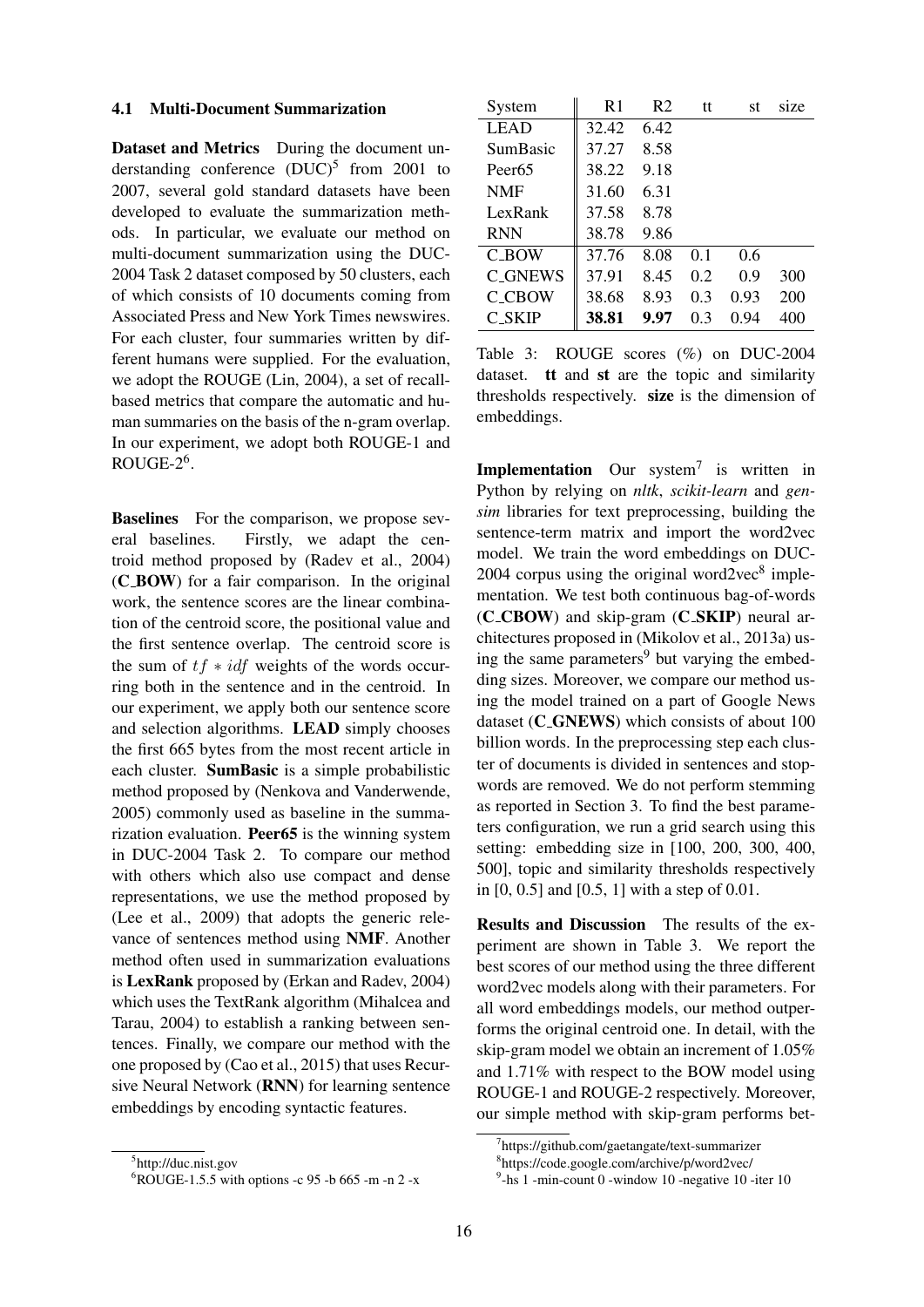ter than the more complex models based on RNN. This proves the effectiveness of the compositional capability of word embeddings in order to encode the information word sequences by applying a simple sum of word vectors, as already proved in (Wieting et al., 2015). Although our method with the model pre-trained on Google News does not achieve the best score, it is interesting to notice the flexibility of the word embeddings in reusing external knowledge. Regarding the comparison between BOW and embedding representations, the experiment shows different behaviors of the similarity threshold. In particular, the use of word2vec requires a higher threshold because the word embeddings are dense vectors unlike the sparse representation of BOW. This proves that the embeddings of sentences are closer in the vector space, thus the cosine similarity returns closer values.

| System                | R1                  | R <sub>2</sub> | tt | st  | size |
|-----------------------|---------------------|----------------|----|-----|------|
| <b>C_BOW</b>          | 37.56 <b>8.26</b> 0 |                |    | 0.6 |      |
| $C$ <sub>-GNEWS</sub> | 36.91 7.35 0        |                |    | 0.9 | 300  |
| <b>C_CBOW</b>         | 37.69 7.64 0 0.83   |                |    |     | 300  |
| <b>C_SKIP</b>         | 37.61 8.10 0 0.91   |                |    |     | 300  |

Table 4: ROUGE scores without topic threshold.

Also the topic threshold shows different trends. The word embeddings require a higher threshold value to make our method effective. In order to analyze this aspect we run another experiment setting the topic threshold to 0. The results are reported in Table 4. Results show that the BOW representation is more stable and obtains the best ROUGE-2 score, while the performance obtained by word2vec decreases considerably. This means that word embeddings are more sensitive to noise and they require an accurate choice of the meaningful words to compose the centroid vector.

Summaries Overlap Although the different methods achieve similar ROUGE scores, they not necessarily generate similar summaries. An example is reported in Table 6. In this section we conduct a further analysis by comparing the summaries generated by the best four configurations of the centroid method reported in Table 3. We adopt the same criterion presented in (Hong et al., 2014), where the different summaries are compared in terms of sentences and words overlap using the Jaccard coefficient. Due to space constraint, we report in Table 5 only the sentence overlap. The results prove that different word representations

|              | GNEWS   CBOW   SKIP   BOW |       |       |       |
|--------------|---------------------------|-------|-------|-------|
| <b>GNEWS</b> |                           | 0.109 | 0.171 | 0.075 |
| <b>CBOW</b>  |                           |       | 0.460 | 0.072 |
| <b>SKIP</b>  |                           |       |       | 0.105 |
| <b>BOW</b>   |                           |       |       |       |

Table 5: Sentence overlap.

lead to different summaries. In particular, the summaries using BOW differ considerably from those generated using word2vec, but this is true even for different embedding models. On the other hand, only the models trained on the DUC-2004 corpus (CBOW and SKIP) tend to generate more similar summaries. This analysis suggests that a combination of various models trained on different corpora could result in good performance.

# 4.2 Multilingual Document Summarization

Task Description We carried out an experiment on Multilingual Single-document Summarization (MSS). Our main goal is to prove empirically the effectiveness of the use of word embeddings in the document summarization task across different languages. For this purpose, we evaluate our method on the MSS task proposed in Multi-Ling 2015 (Giannakopoulos et al., 2015), a special session at SIGDIAL 2015. Starting from 2011 the aim of MultiLing community is to promote the cutting-edge research in automatic summarization by providing datasets and by introducing several pilot tasks to encourage further developments in single and multi-document summarization and in summarizing human dialogs in on-line forums and customer call centers. The goal of the MSS 2015 task is to generate a single document summary from a selection of some of the best written Wikipedia articles with at least one out of 38 languages defined by organizers of the task. The dataset $10$  is divided into a training and a test sets, both consisting of 30 documents for each of 38 languages. For both datasets, the body of the articles and the related abstracts with the character length limits are provided. Since the Wikipedia abstracts are summaries written by humans, they are useful to perform automatic evaluations. We evaluate our method using five different languages: English, Italian, German, Spanish and French.

<sup>10</sup>http://multiling.iit.demokritos.gr/pages/view/1532/taskmss-single-document-summarization-data-and-information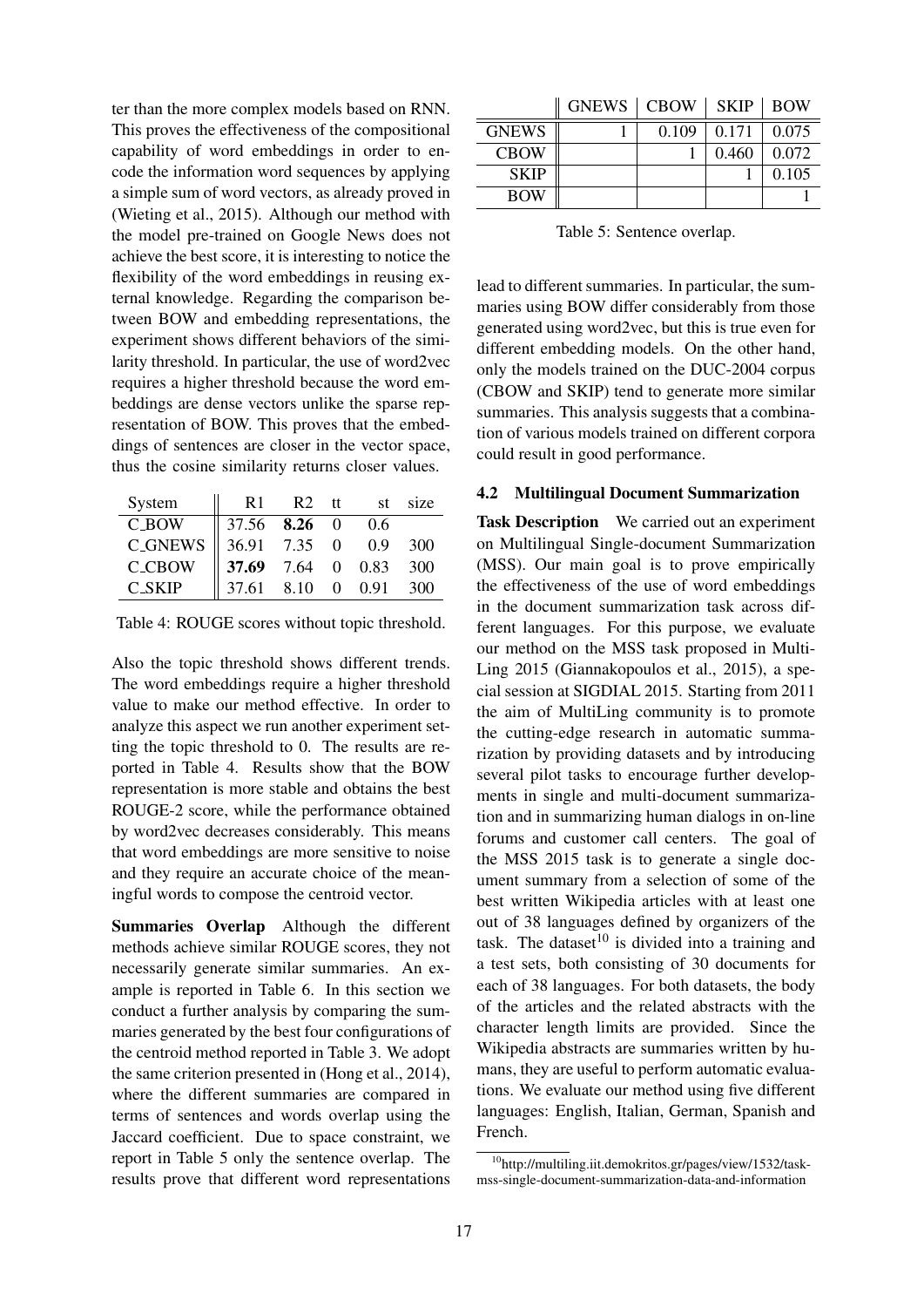BOW - Bag of Words baseline

The controversy centers on the payment of nearly dlrs 400,000 in scholarships to relatives of IOC members by the Salt Lake bid committee which won the right to stage the 2002 games. Pound said the panel would investigate allegations that "there may or may not have been payments for the benefit of members of the IOC or their families connected with the Salt Lake City bid." Samaranch said he was surprised at the allegations of corruption in the International Olympic Committee made by senior Swiss member Marc Hodler.

CBOW - Continuous Bag of Words trained on DUC-2004 dataset

Marc Hodler, a senior member of the International Olympic Committee executive board, alleged malpractices in the voting for the 1996 Atlanta Games,<br>2000 Sydney Olympics and 2002 Salt Lake Games. The IOC, meanwhile, said it selection of Olympic host cities. The issue of vote-buying came to the fore in Lausanne because of the recent disclosure of scholarship payments made to six relatives of IOC members by Salt Lake City officials during their successful bid to play host to the 2002 Winter Games.

SKIP - Skip-gram trained on DUC-2004 dataset

Marc Hodler, a senior member of the International Olympic Committee executive board, alleged malpractices in the voting for the 1996 Atlanta Games, 2000 Sydney Olympics and 2002 Salt Lake Games. The IOC, meanwhile, said it was prepared to investigate allegations made by Hodler of bribery in the selection of Olympic host cities. Saying "if we have to clean, we will clean," Juan Antonio Samaranch responded on Sunday to allegations of corruption in the Olympic bidding process by declaring that IOC members who were found to have accepted bribes from candidate cities could be expelled.

GNEWS - Skip-gram trained on Google News dataset

The International Olympic Committee has ordered a top-level investigation into the payment of nearly dlrs 400,000 in scholarships to relatives of IOC members by the Salt Lake group which won the bid for the 2002 Winter Games. The mayor of the Japanese city of Nagano, site of the 1998 Winter Olympics, denied allegations that city officials bribed members of the International Olympic Committee to win the right to host the games. Swiss IOC executive board member Marc Hodler said Sunday he might be thrown out of the International Olympic Committee for making allegations of corruption within the Olympic movement.

Table 6: Summaries of the cluster d30038 in DUC-2004 dataset using the centroid-based summarization method with different sentence representations.

Model Configuration In order to learn word embeddings for the different languages, we exploit five Wikipedia dumps<sup>11</sup>, one for each chosen language. We extract the plain text from the Wiki markup language using Wikiextractor<sup>12</sup>, a Wikimedia parser written in Python. Each article is converted from UTF-8 to ASCII encoding using the Unidecode Python package. Since in the previous evaluation we observe a similar behavior between the continuous bag of words and skipgram models, in this evaluation we adopt only the skip-gram one using the same training parameters<sup>13</sup> for all five languages. The Table 7 reports the Wikipedia statistics for the five languages regarding the number of words and the size of the vocabularies.

| Language | # Words       | Vocabulary |  |  |
|----------|---------------|------------|--|--|
| English  | 1,890,356,976 | 973,839    |  |  |
| Italian  | 371,218,773   | 378,286    |  |  |
| German   | 657,234,125   | 1,042,683  |  |  |
| Spanish  | 464, 465, 399 | 419,683    |  |  |
| French   | 551,057,299   | 458,748    |  |  |

Table 7: Wikipedia statistics.

Experiment Protocol In order to reproduce the same challenging scenario of the MultiLing 2015

MSS task, we performed the tuning of parameters using only the training set. To find the best topic and similarity threshold parameters we run a grid search as explained in Section 4.1. The grid search is performed for each language separately using both BOW and skip-gram representations. The parameter configurations are in line with those of the previous experiment on DUC-2004. In detail, the topic thresholds are in the range [0.1, 0.2] using the BOW model and in the range [0.3, 0.5] using word embeddings. While, the similarity thresholds are slightly higher w.r.t. the multi-document experiment: about 0.7 and 0.95 for BOW and skip-gram, respectively. This is due to the fact that too similar sentences are rare, especially with well-written documents as Wikipedia articles. The best parameters configuration for each language is used to generate summaries for the documents in the test set. Also for this task, each document is preprocessed with the sentences segmentation and stopwords removal, without stemming. We adopt the same automatic evaluation metrics used by the participating systems in MSS 2015 task: ROUGE-1, -2, -SU414. ROUGE-SU4 computes the score between the generated and human summaries considering the overlap of the skip-bigrams of 4 as well as the unigrams. Finally, the generated summary for each document must comply with a specific length constraint (rather than using a unique length limit for the whole collection). This differs

<sup>11</sup>https://dumps.wikimedia.org/ *lang* wiki/20161220/ with *lang* in [en, it, de, es, fr]

<sup>12</sup>https://github.com/attardi/wikiextractor/wiki

 $13$ -hs 1 -min-count 10 -window 8 -negative 5 -iter 5

<sup>14</sup>ROUGE-1.5.7 with options -n 2 -2 4 -u -x -m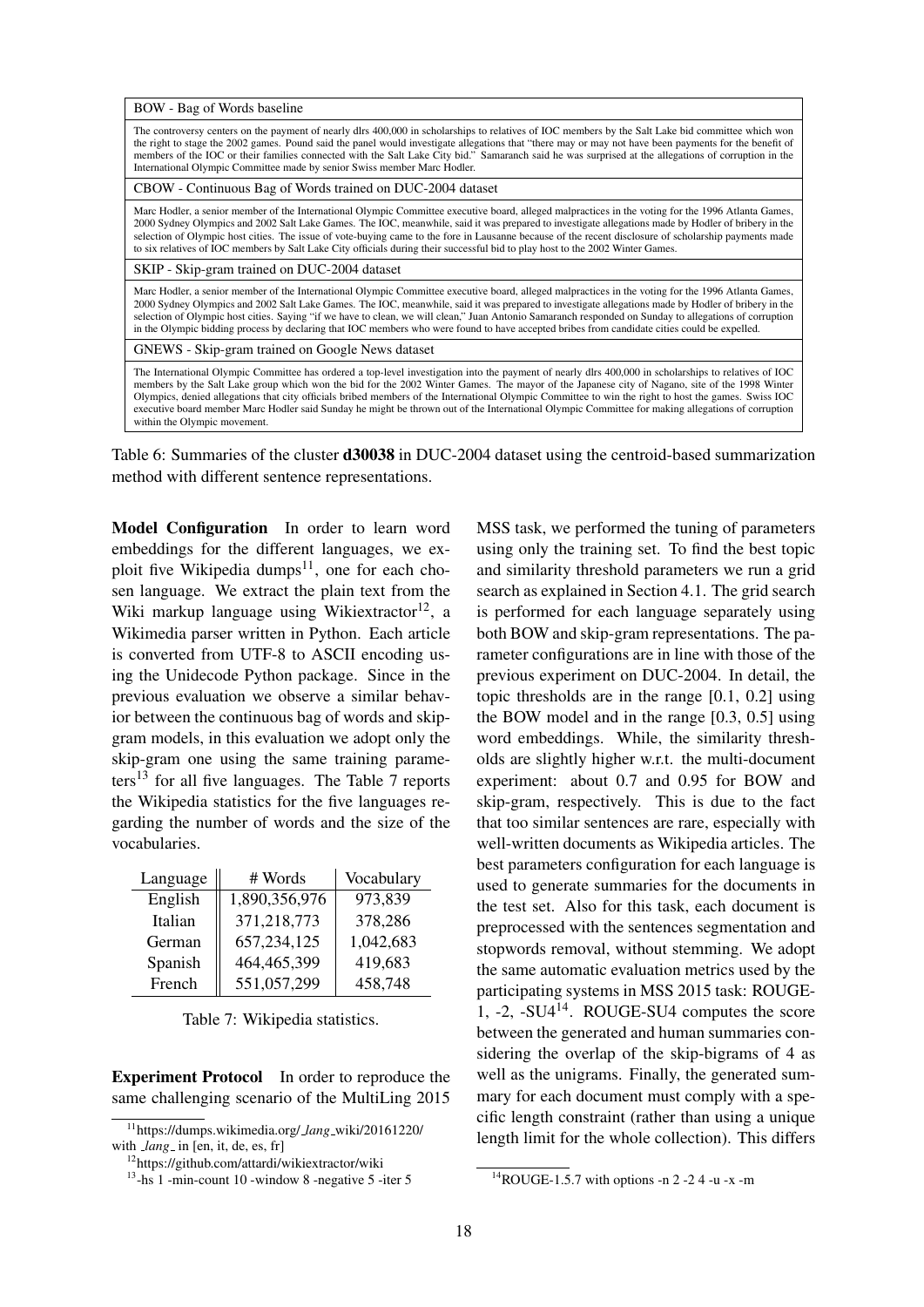|               | English            |                   | Italian |                | German            |                  | Spanish           |                | French            |                |
|---------------|--------------------|-------------------|---------|----------------|-------------------|------------------|-------------------|----------------|-------------------|----------------|
|               | R <sub>1</sub>     | R2                | R1      | R <sub>2</sub> | R <sub>1</sub>    | R <sub>2</sub>   | R <sub>1</sub>    | R <sub>2</sub> | R <sub>1</sub>    | R <sub>2</sub> |
| <b>LEAD</b>   | 44.33              | 11.68             | 30.46   | 4.38           | 29.13             | 3.21             | 43.02             | 9.17           | 42.73             | 8.07           |
| <b>WORST</b>  | 37.17              | 9.93              | 39.68   | $10.01\,$      | 33.02             | 4.88             | 45.20             | 13.04          | 46.68             | 12.96          |
| <b>BEST</b>   | 50.38              | 15.10             | 43.87   | 12.50          | 40.58             | 8.80             | 53.23             | 17.86          | 51.39             | 15.38          |
| <b>C_BOW</b>  | 49.06              | 13.43             | 33.44   | 4.82           | 35.28             | 4.93             | 48.38             | 12.88          | 46.13             | 10.45          |
| $C_W2V$       | $50.43^{\ddagger}$ | $13.34^{\dagger}$ | 35.12   | 6.81           | $35.38^{\dagger}$ | $5.39^{\dagger}$ | $49.25^{\dagger}$ | 12.99          | $47.82^{\dagger}$ | 12.15          |
| <b>ORACLE</b> | 61.91              | 22.42             | 53.31   | $17.51\,$      | 54.34             | 13.32            | 62.55             | 22.36          | 58.68             | 17.18          |

Table 8: ROUGE-1, -2 scores (%) on MultiLing MSS 2015 dataset for five different languages.

from the previous evaluation on DUC-2004.

Results and Discussion The results for each languages are shown in Table 8. We report the ROUGE-1, -2 scores for each chosen language. LEAD and C\_BOW represent the same baselines used in the multi-document experiment. The former uses the initial text of each article truncated to the length of the Wikipedia abstract. The latter is the centroid-based method with the BOW representation. Our method that uses word embeddings learned with skip-gram model is labeled with  $C_{W2}V$ . For each metric and language we also report the **WORST** and the **BEST** scores<sup>15</sup> obtained by the 23 participating systems at MSS 2015 task. Finally, ORACLE scores can be considered as an upper bound approximation for the extractive summarization methods. It uses a covering algorithm (Davis et al., 2012) that selects sentences from the original text covering the words in the summary without disregarding the length limit. We highlight in bold the scores of our method when it outperforms the baseline **C\_BOW**. On the other hand, the superscripts † and ‡ imply a better performance of our method with respect to the WORST and the BEST scores respectively.

Both centroid-based methods overcome the simple baseline over all languages. Our method always achieves better scores against the BOW model except for ROUGE-2 metric for English. This confirms the effectiveness of using word embeddings as alternative sentence representations able to capture the semantic similarities between the centroid words and the sentences, when summarizing single documents too. Moreover, our method outperforms substantially the lowest scores performing systems participating in MSS 2015 task for English and German languages. For English our method obtains a ROUGE-1 score even better than the one of the best system in MSS 2015. Instead, our method fails in summarizing Italian documents and it achieves the worst ROUGE-2 for Spanish and French languages. The reason may lie in the size of the Wikipedia dumps used to learn the word embeddings for different languages. As showing in Table 7, the sizes of the various corpora as well as the ratios between the number of words and dimension of the vocabularies, differ consistently. The English version of Wikipedia consists of nearly 2 billion words against about 300 million words of Italian one. Thus, according to the distributional hypothesis reported in (Harris, 1954), we expect better performance for our method in summarizing English or German articles with respect to the other languages where the word embeddings are learned using a smaller corpus. Our results and in particular the ROUGE-SU4 scores reported in Figure 2 support this hypothesis.



Figure 2: ROUGE-SU4 scores (%) comparison on MultiLing MSS 2015 dataset.

<sup>15</sup>http://multiling.iit.demokritos.gr/file/view/1629/mssmultilingual-single-document-summarization-submissionand-automatic-score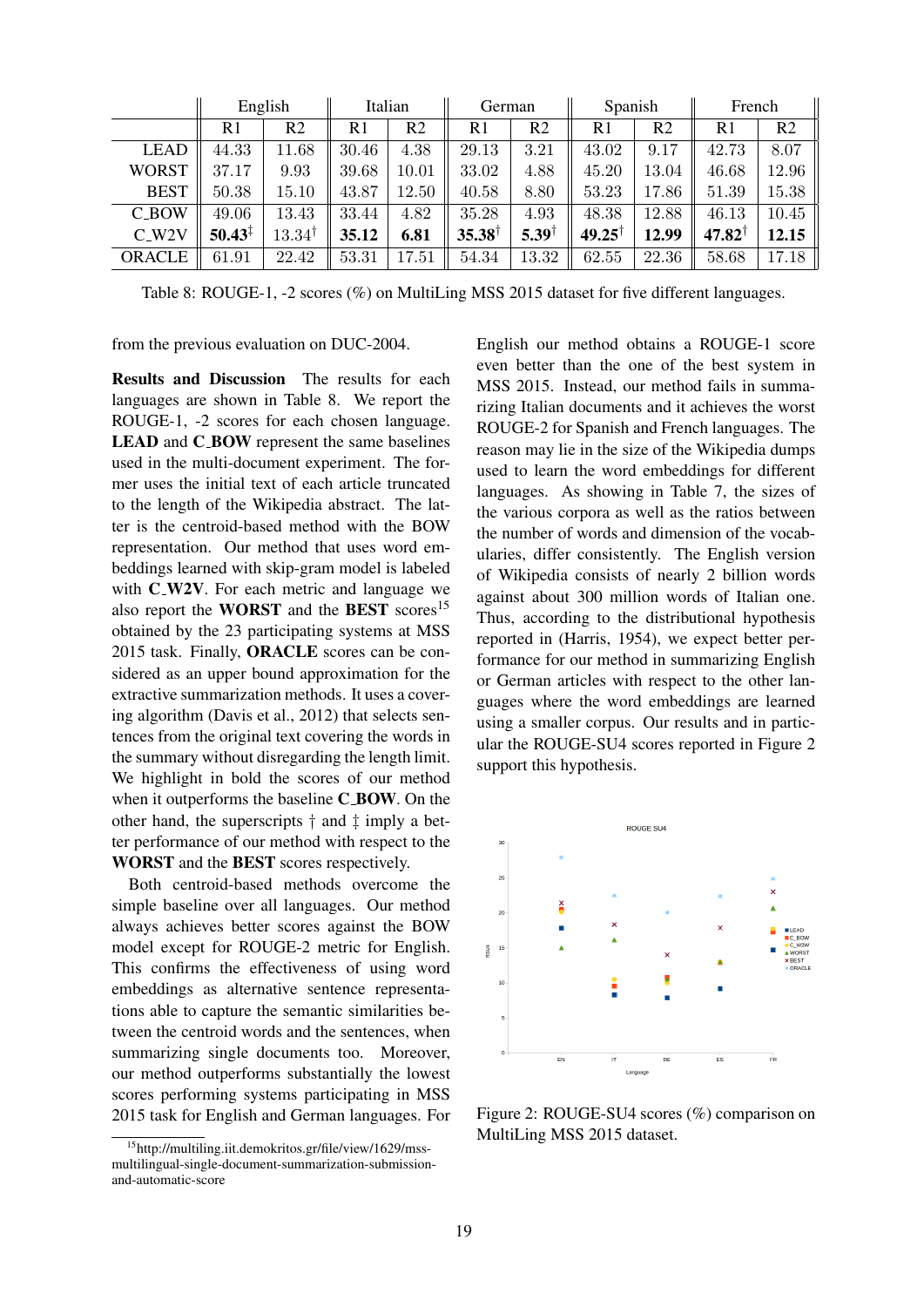### 5 Conclusion

In this paper, we propose a centroid-based method for extractive summarization which exploits the compositional capability of word embeddings. One of the advantages of our method lies on its simplicity. Indeed, it can be used as a baseline in experimenting new articulate semantic representations in summarization tasks. Moreover, following the idea of representation learning, it is feasible to infuse knowledge by training the word embeddings from external sources. Finally, the proposed method is fully unsupervised, thus it can be adopted in other summarization tasks, such as query-based document summarization. As future work, we plan to evaluate the centroidbased summarization method using a topic model, such as Latent Dirichlet Allocation (LDA) (Blei et al., 2003) or Non-negative Matrix Factorization (NMF) (Berry et al., 2007), in order to extract the meaningful words to compute the centroid embedding as well as to carry out a comprehensive comparison of different sentence representations using more complex neural language models (Le and Mikolov, 2014; Zhang and Le-Cun, 2015; Józefowicz et al., 2016). Finally, the combination of distributional and relational semantics (Fried and Duh, 2014; Verga and McCallum, 2016; Rossiello, 2016) applied to extractive text summarization is a promising further direction that we want to investigate.

### References

- Y. Bengio, A. Courville, and P. Vincent. 2013. Representation learning: A review and new perspectives. *IEEE Transactions on Pattern Analysis and Machine Intelligence*, 35(8):1798–1828, Aug.
- Michael W. Berry, Murray Browne, Amy N. Langville, V. Paul Pauca, and Robert J. Plemmons. 2007. Algorithms and applications for approximate nonnegative matrix factorization. *Computational Statistics & Data Analysis*, 52(1):155–173, September.
- David M. Blei, Andrew Y. Ng, and Michael I. Jordan. 2003. Latent dirichlet allocation. *J. Mach. Learn. Res.*, 3:993–1022, March.
- Ziqiang Cao, Furu Wei, Li Dong, Sujian Li, and Ming Zhou. 2015. Ranking with recursive neural networks and its application to multi-document summarization. In *Proceedings of the Twenty-Ninth AAAI Conference on Artificial Intelligence*, AAAI'15, pages 2153–2159. AAAI Press.
- Jaime Carbonell and Jade Goldstein. 1998. The use of mmr, diversity-based reranking for reordering documents and producing summaries. In *Proceedings of the 21st Annual International ACM SIGIR Conference on Research and Development in Information Retrieval*, SIGIR '98, pages 335–336, New York, NY, USA. ACM.
- Jianpeng Cheng and Mirella Lapata. 2016. Neural summarization by extracting sentences and words. pages 484–494, August.
- S. T. Davis, J. M. Conroy, and J. D. Schlesinger. 2012. Occams – an optimal combinatorial covering algorithm for multi-document summarization. In *2012 IEEE 12th International Conference on Data Mining Workshops*, pages 454–463, Dec.
- Gunes Erkan and Dragomir R. Radev. 2004. Lexrank: Graph-based lexical centrality as salience in text summarization. *J. Artif. Int. Res.*, 22(1):457–479, December.
- Daniel Fried and Kevin Duh. 2014. Incorporating both distributional and relational semantics in word representations. *CoRR*, abs/1412.4369.
- George Giannakopoulos, Jeff Kubina, John M. Conroy, Josef Steinberger, Benoît Favre, Mijail A. Kabadjov, Udo Kruschwitz, and Massimo Poesio. 2015. Multiling 2015: Multilingual summarization of single and multi-documents, on-line fora, and call-center conversations. In *Proceedings of the SIGDIAL 2015 Conference.*, pages 270–274.
- Yoav Goldberg. 2015. A primer on neural network models for natural language processing. *CoRR*, abs/1510.00726.
- Ian Goodfellow, Yoshua Bengio, and Aaron Courville. 2016. *Deep Learning*. MIT Press. http://www. deeplearningbook.org.
- Zellig Harris. 1954. Distributional structure. *Word*, 10(23):146–162.
- Kai Hong, John Conroy, Benoit Favre, Alex Kulesza, Hui Lin, and Ani Nenkova. 2014. A repository of state of the art and competitive baseline summaries for generic news summarization. In Nicoletta Calzolari (Conference Chair), Khalid Choukri, Thierry Declerck, Hrafn Loftsson, Bente Maegaard, Joseph Mariani, Asuncion Moreno, Jan Odijk, and Stelios Piperidis, editors, *Proceedings of the Ninth International Conference on Language Resources and Evaluation (LREC'14)*, Reykjavik, Iceland, may. European Language Resources Association (ELRA).
- Karen Spärck Jones. 2007. Automatic summarising: The state of the art. *Information Processing & Management*, 43(6):1449–1481.
- Rafal Józefowicz, Oriol Vinyals, Mike Schuster, Noam Shazeer, and Yonghui Wu. 2016. Exploring the limits of language modeling. *CoRR*, abs/1602.02410.